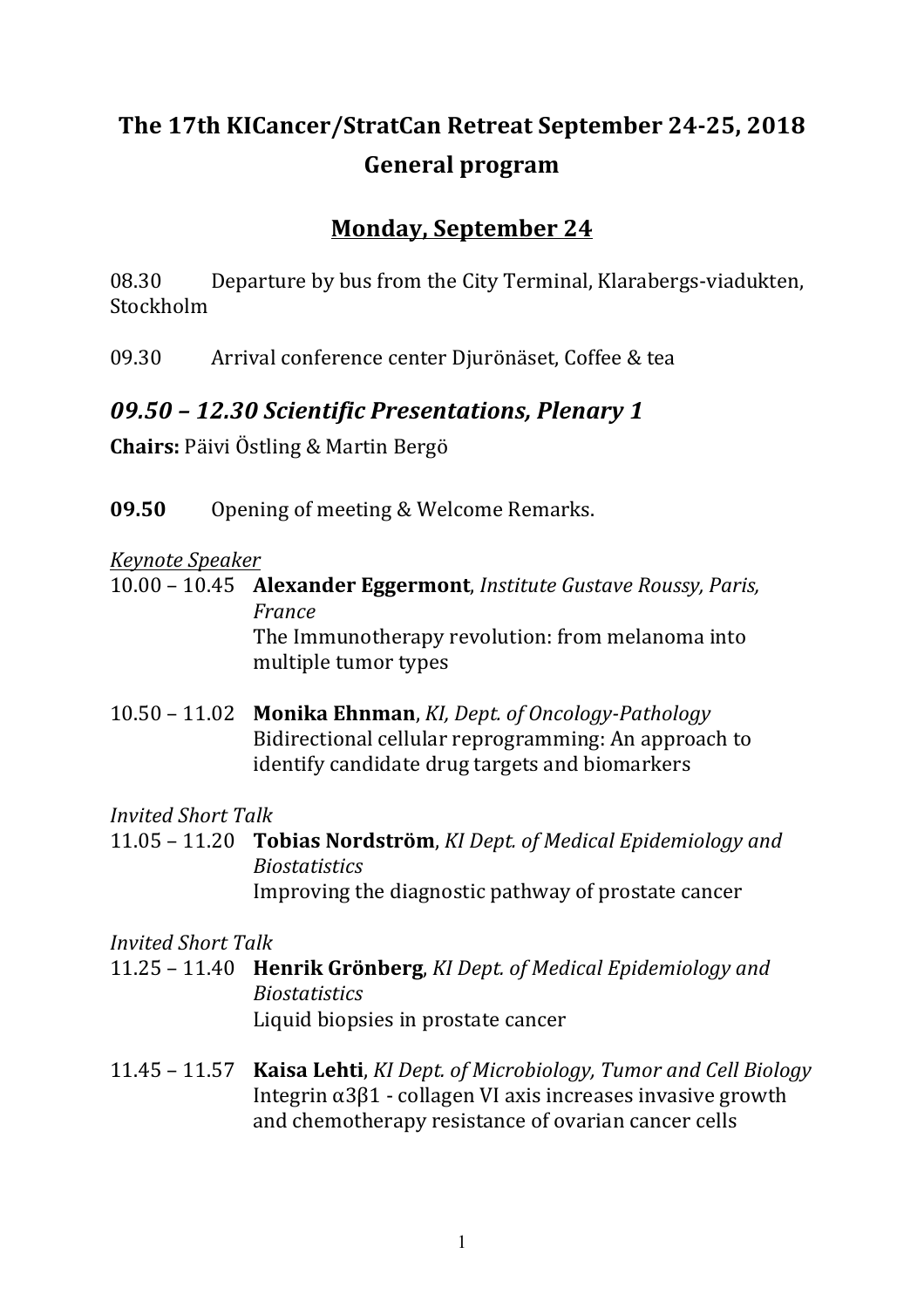- 12.00 – 12.12 **Johan Holmberg**, *KI Dept. of Cell and Molecular Biology* Recurrent fusion transcripts occur at high frequency in neuroblastoma
- 12.15 – 12.27 **Joseph W. Carlson**, *KI Dept. of Oncology-Pathology* Integrated molecular analysis of undifferentiated uterine sarcomas reveals clinically relevant molecular subtypes

#### **12.30 – 12.40 Photo session (Group photo of all taken outside)**

12.45 – 13.45 LUNCH

## *13.45 – 15.10 Scientific Presentations, Plenary 2*

**Chairs:** Maria Genander & Elias Arnér

*Keynote speaker* 

13.45 – 14.30 **Xin Lu**, *Ludwig Inst. for Cancer Research, University of Oxford, UK* iASPP, a target selective transcriptional regulator of p53, controls immune tolerance and tumour microenvironment

*Invited Short Talk*

- 14.35 – 14.50 **Signe Friesland**, *KI Dept. of Oncology-Pathology* Head and neck cancer, challenges in individual treatment and future directions.
- 14.55 15.07 Mattias Rantalainen, *KI Dept. of Medical Epidemiology and Biostatistics* The prostate cancer image epidemiology project: towards model-based histopathology
- 15.10 – 15.40 COFFEE BREAK & **CHECK IN**

#### *15.40 – 16.30 Scientific Presentations, Plenary 3*

**Chairs:** Mattias Rantalainen & Signe Friesland

*Invited Short Talk*

15.40 – 15.55 **Gisela Barbany**, *KI Dept. of Molecular Medicine and Surgery* Refining genetic diagnostic procedures in BCP-ALL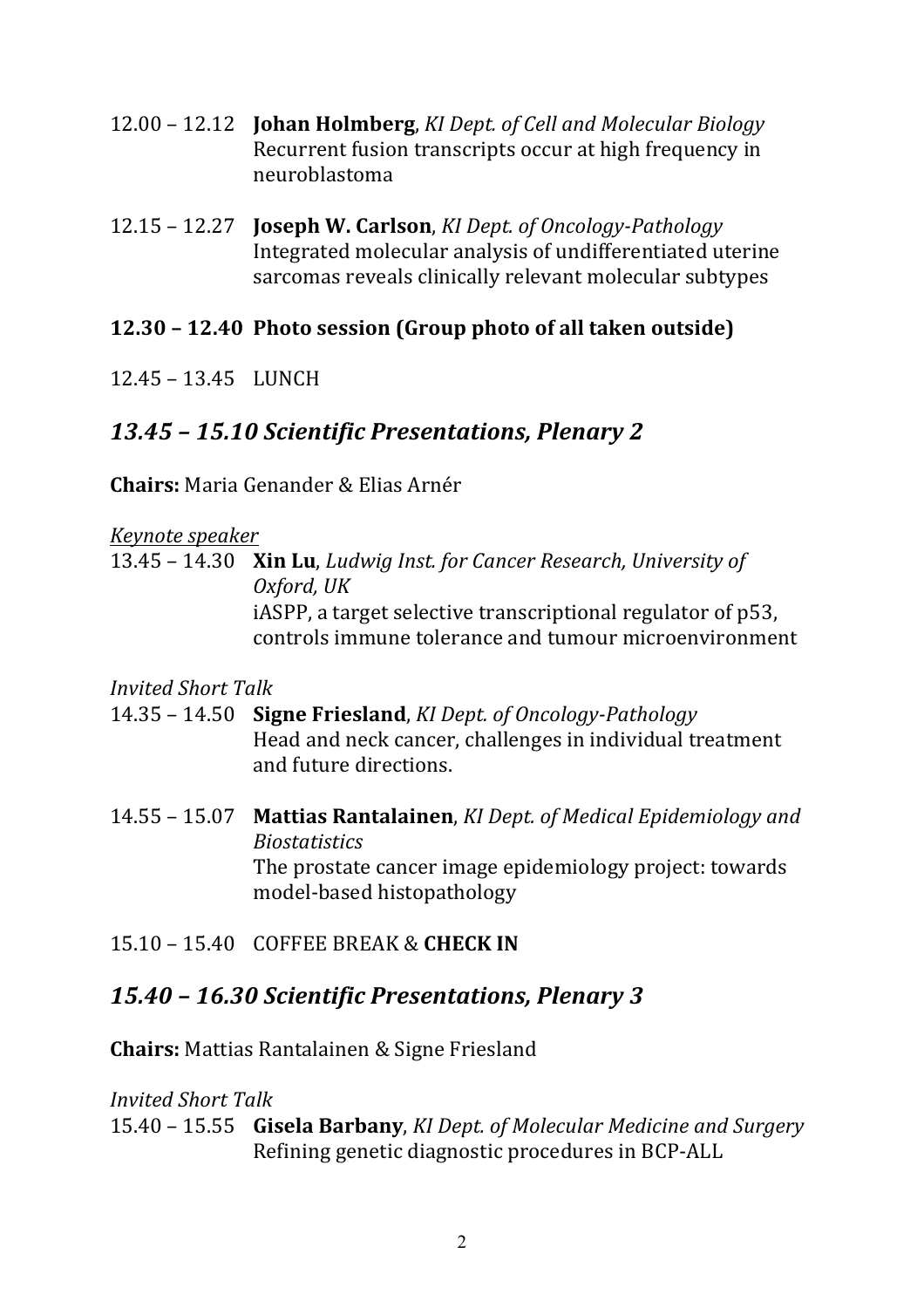*Invited speaker* 16.00 - 16.10 **Alexander Eggermont** Cancer Core Europe

*Invited speaker* 16.10 – 16.30 **Harald Blege**n & **Jonas Bergh** Updates of the Theme Cancer & StratCan

**16.35 - 17.50 Parallel Break Out Sessions I-V:** Scientific talks in *sessions I-III* + *session IV* workshop on "Experimental immune therapy" + *session V "Meet the scientists"* 

## Break out session NUMBER ONE (I) in ROOM A House 1, **16.35 – 17.50 "Novel methods/Technologies"**

**Chairs:** Ulrika Warpman-Berglund & Lars Holmgren

- 16.35 16.47 **Anne-Franziska Guthörl**, *KI Dept. of Oncology-Pathology* Highly multiplexed immunoprofiling of human cancer tissues on a spatial level through *In Situ* Sequencing (ISS)
- 16.50 – 17.02 **Bernhard Schmierer**, *KI Dept. of Medical Biochemistry and Biophysics* CRISPR/Cas9 - genome editing induces a p53-mediated DNA damage response
- 17.05 17.17 **Xiaolu Zhang**, *KI Dept. of Medical Biochemistry and Biophysics*  CUTseq enables quantitative reduced representation sequencing of low input FFPE samples
- 17.20 – 17.32 **Oscar C. Bedoya-Reina**, *KI Dept. of Microbiology, Tumor and Cell Biology* Understanding tumor heterogeneity of pheochromocytoma and neuroblastoma using single cell sequencing
- 17.35 17.47 **Mercedes Herrera**, *KI Dept. of Oncology-Pathology* Identification of novel marker-defined cancer associated fibroblast subsets through single cell RNA sequencing in colorectal cancer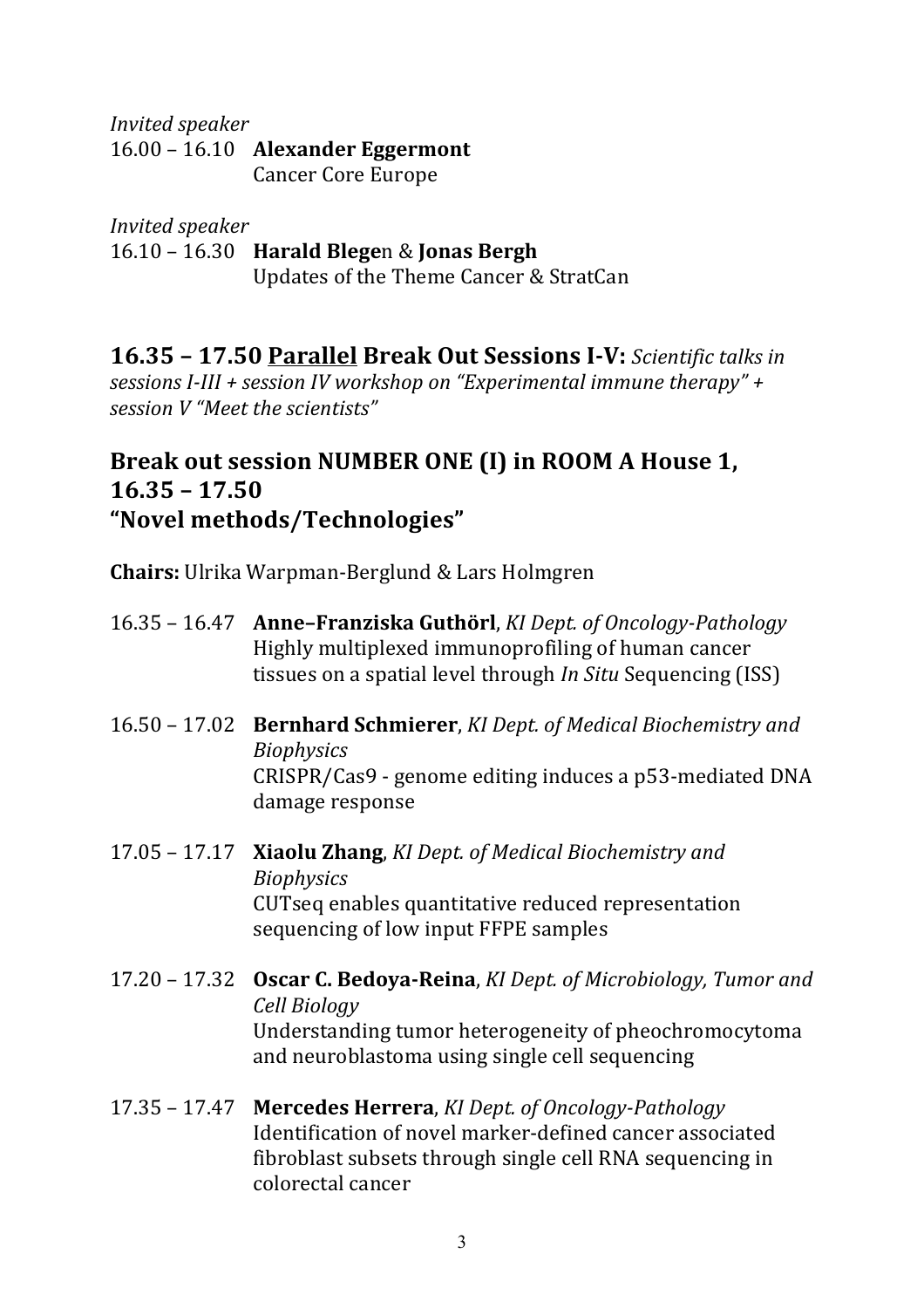#### Break out session NUMBER TWO (II) in ROOM A House 2, **16.35 – 17.50 "Tumor microenvironment"**

**Chairs:** Margareta Wilhelm & Bertrand Joseph

- 16.35 16.47 **Milos Gojkovic**, *KI Dept. of Cell and Molecular Biology* The role of myeloid hypoxia response in tumor progression
- 16.50 17.02 Maria Genander, *KI Dept. of Cell and Molecular Biology* Progenitor cell heterogeneity within the oesophageal epithelium
- 17.05 17.17 **Nicolas Fritz**, *KI Dept. of Microbiology, Tumor and Cell Biology* Elucidating the role of IMPDH2 assemblies for the regulation of p53 activity upon GTP depletion
- 17.20 – 17.32 **Clotilde Wiel,** *KI Dept. of Biosciences and Nutrition* On the mechanism underlying antioxidant-induced lung cancer metastasis
- 17.35 17.47 **Johanna Wolfsberger**, *Dept. of Microbiology, Tumor and Cell Biology* TAp73 loss results in elevated levels of CCL2 and higher macrophage infiltration into the tumor microenvironment

#### Break out session NUMBER THREE (III) in ROOM A House 3, **16.35 – 17.50 "Diagnosis/Therapies"**

**Chairs:** Joseph Carlson & Kamila Czene

- 16.35 16.47 **Cecilia Radkiewicz**, *KI Dept. of Medical Epidemiology and Biostatistics* Sex differences in non-small cell lung cancer survival
- 16.50 – 17.02 **Arian Lundberg**, *KI Dept. of Oncology-Pathology* The prognostic and predictive capacity of cyclin D1 gene amplification in 2 305 breast tumors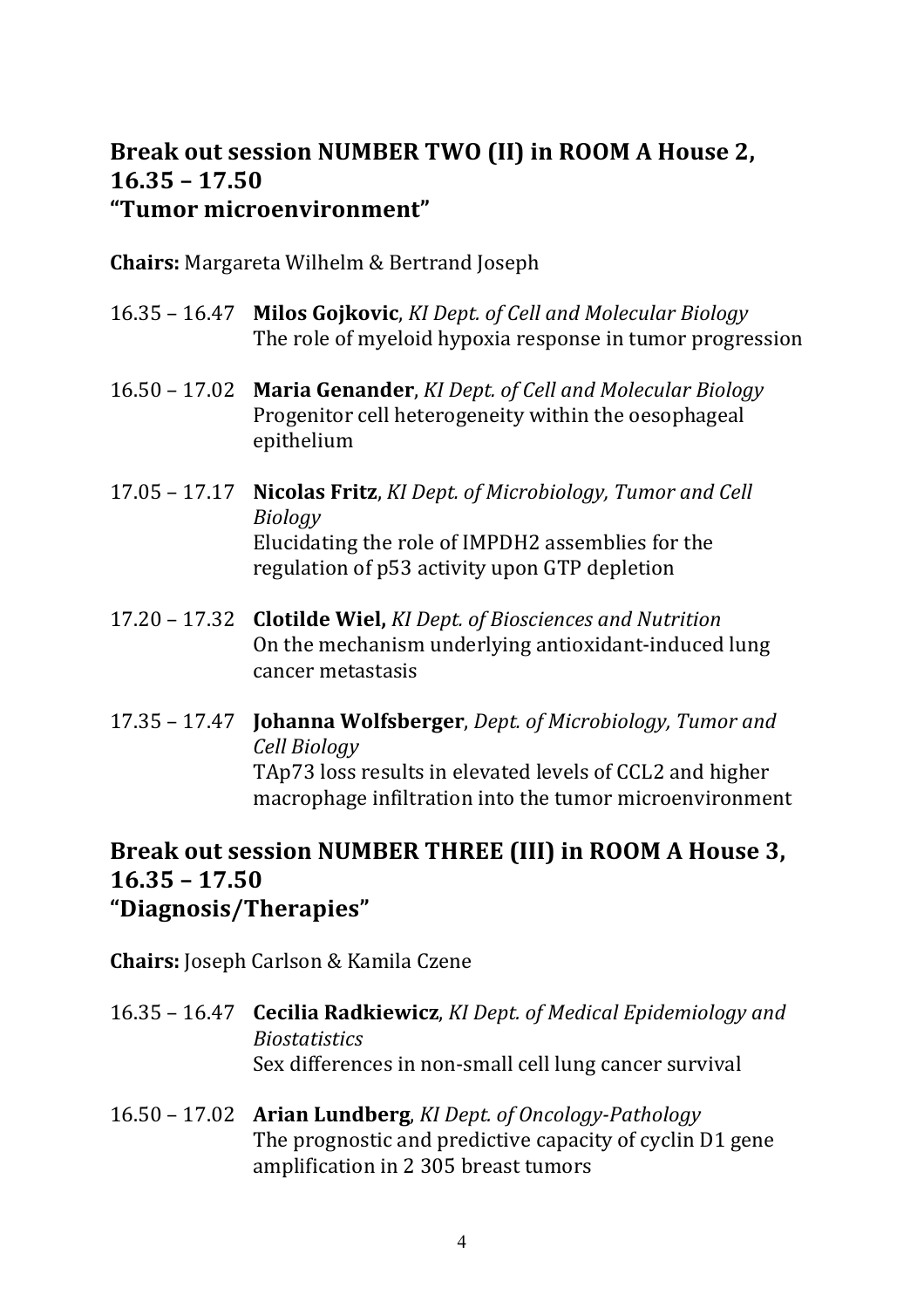- 17.05 17.17 **Inderpreet Sur**, *KI Dept. of Medical Biochemistry and Biophysics* Small molecule screen for compounds inhibiting cancerspecific regulatory element upstream of c-MYC oncogene
- 17.20 – 17.32 **Ravi Saini,** *KI Dept. of Oncology-Pathology* Ephrin B3 and associated Eph receptors as drivers of epidermal growth factor receptor-based targeted therapy in non-small cell lung cancer
- 17.35 – 17.47 **Joman Javadi**, *Dept. of Laboratory Medicine* Multiplex soluble biomarker analysis from pleural effusion

#### **Break out session NUMBER FOUR (IV) in ROOM A House 6, 16.35 – 17.50 "Workshop on experimental immune therapy"**

**Chair:** Andreas Lundqvist

Interactive discussion and short presentations by **Alexander Eggermont**, **Rolf Kiessling, Pedro Velica, Georgios Rassidakis** and Stephan Mielke.

#### Break out session NUMBER FIVE (V) in ROOM E House 1, **16.35 – 17.50 "Meet the scientists"**

Informal student discussion on Science and its boundaries with **Xin Lu**, *Oxford* and **Pierre Hainaut**, *Lausanne*

Organized by the PhD training program in Tumor Biology and Oncology, FoTO and the clinical research training school NatiOn; **coordinator** Ingemar Ernberg 

## **18.15 – DINNER**

*19.30 – 20.00 Mounting of posters* **20.00 – 22.00 Poster session with discussions & mingle**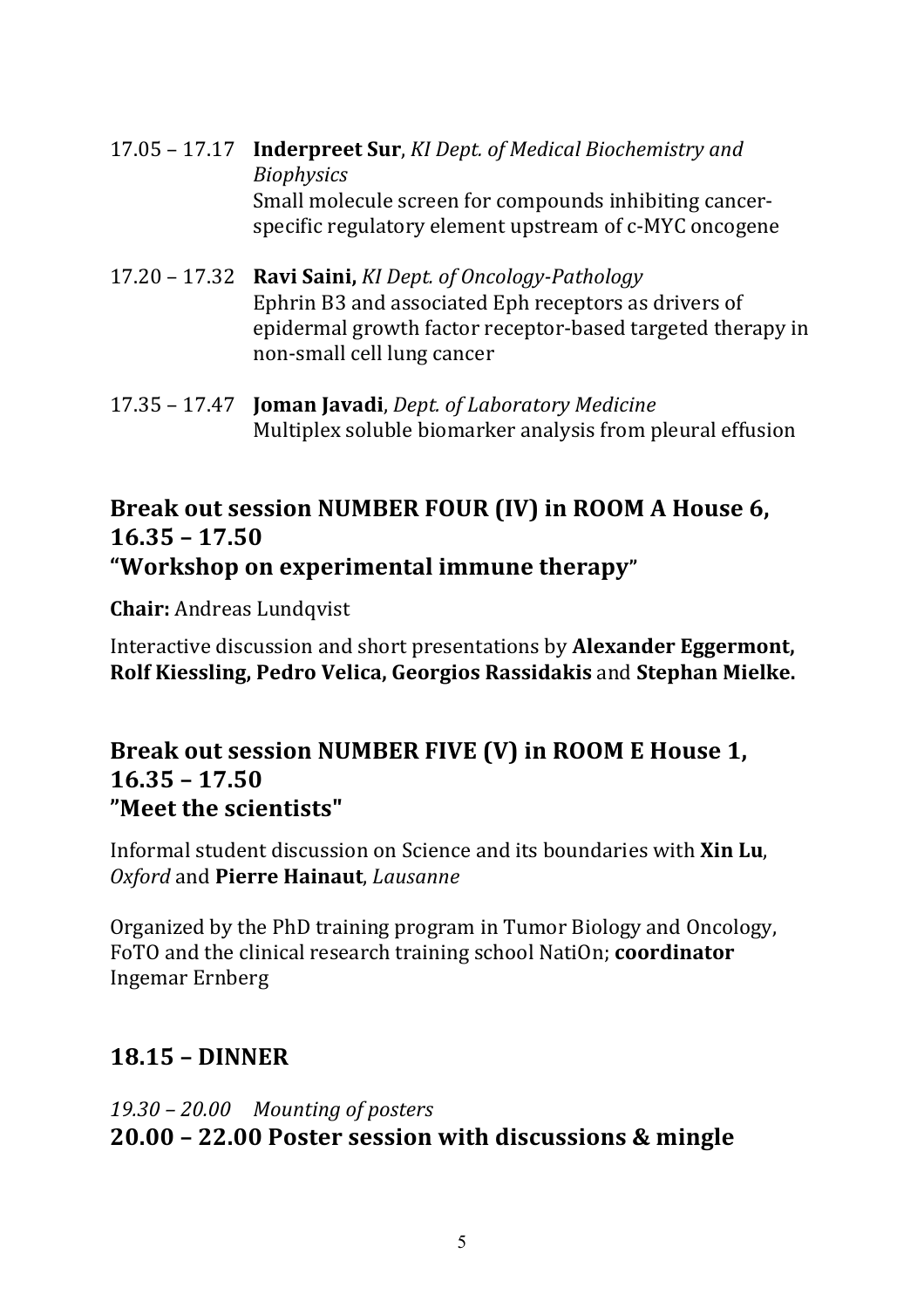## **Tuesday, September 25**

#### 07.30 – 08.45 BREAKFAST & **CHECK OUT**

## *09.00 – 10.15 Scientific Presentations, Plenary 4*

**Chairs:** Kaisa Lehti & Staffan Strömblad

#### *Invited Speaker*

09.00 – 09.20 **Max Wellenstein**, *Netherlands Cancer Institute, Amsterdam* The genetic makeup of breast tumors dictates prometastatic systemic inflammation

*Invited Short Talk*

- 09.25 09.40 **Jana de Boniface**, *KI Dept. of Molecular Medicine and Surgery*  Modern axillary surgery in breast cancer - is less more?
- 09.45 09.57 Marie Arsenian Henriksson, *KI Dept. of Microbiology*, **Tumor** and Cell Biology MYCN mediated metabolic processes in MYCN-amplified neuroblastoma

*Invited Short Talk*

- 10.00 10.15 **Olof Akre**, *KI Dept. of Molecular Medicine and Surgery* The PROMORT study: using Swedish infrastructure to assess predictors of mortality in prostate cancer
- 10.20 - 10.50 COFFEE BREAK

## *10.50 – 11.30 Scientific Presentations, Plenary 5*

**Chairs:** Johan Holmberg & Sonia Lain

#### *Invited Short talk*

- 10.50 11.05 **Karin Ekström Smedby**, *KI Dept. of Medicine Solna* Etiology and prognosis of lymphoma subtypes – recent developments and unmet needs
- 11.10 – 11.22 **Klas G. Wiman**, *KI Dept. of Oncology-Pathology* Cancer therapy by targeting mutant p53 - from molecular biology to clinical trials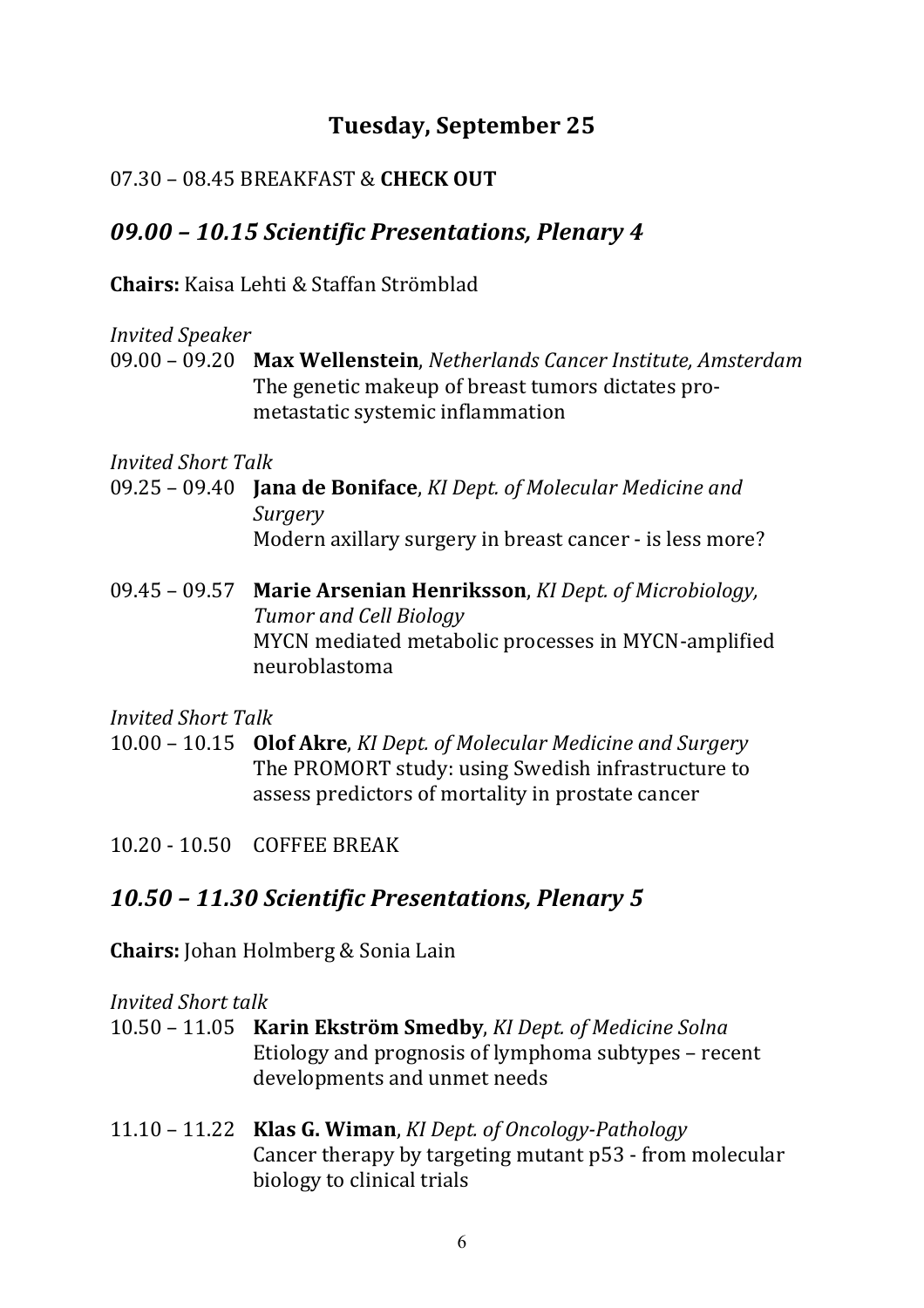11.30 – 12.30 LUNCH

## *12.30 – 14.00 Scientific Presentations, Plenary 6*

**Chairs:** Rainer Heuchel & Galina Selivanova

*Keynote Speaker*

12.30 - 13.15 **Pierre Hainaut**, *University of Grenoble, France* Molecular rationales for cancer prevention

*Invited Short Talk*

13.20 – 13.35 **Kei Takahashi**, *University of Tokyo, Japa*n Various applications of tissue clearing technology in cancer research

*Invited Short Talk*

13.40 – 13.55 **Per Uhlén**, *KI Dept. of Medical Biochemistry and Biophysics* Volumetric imaging of whole-tumors reveals cancer malignancy

14.00 – 14.30 COFFEE BREAK

#### *14.30 – 15.15 Scientific Presentations, Plenary 7*

**Chairs:** Jonas Fuxe & Marie Arsenian Henriksson

*Invited Short talk*

- 14.30 – 14.45 **Georgios Rassidakis**, *KI Dept. of Oncology-Pathology* Transcriptional and post-translational regulation of PD-L1 in lymphomas
- 14.50 15.02 Nina Gustafsson, Nadilly Bonagas, *KI Dept. of Oncology-Pathology* Targeting Metabolic Remodeling in AML

*Invited Short talk*

15.05 – 15.20 **Jiri Bartek**, *KI Dept. of Medical Biochemistry & Biophysics* Understanding and targeting stress-response vulnerabilities in cancer